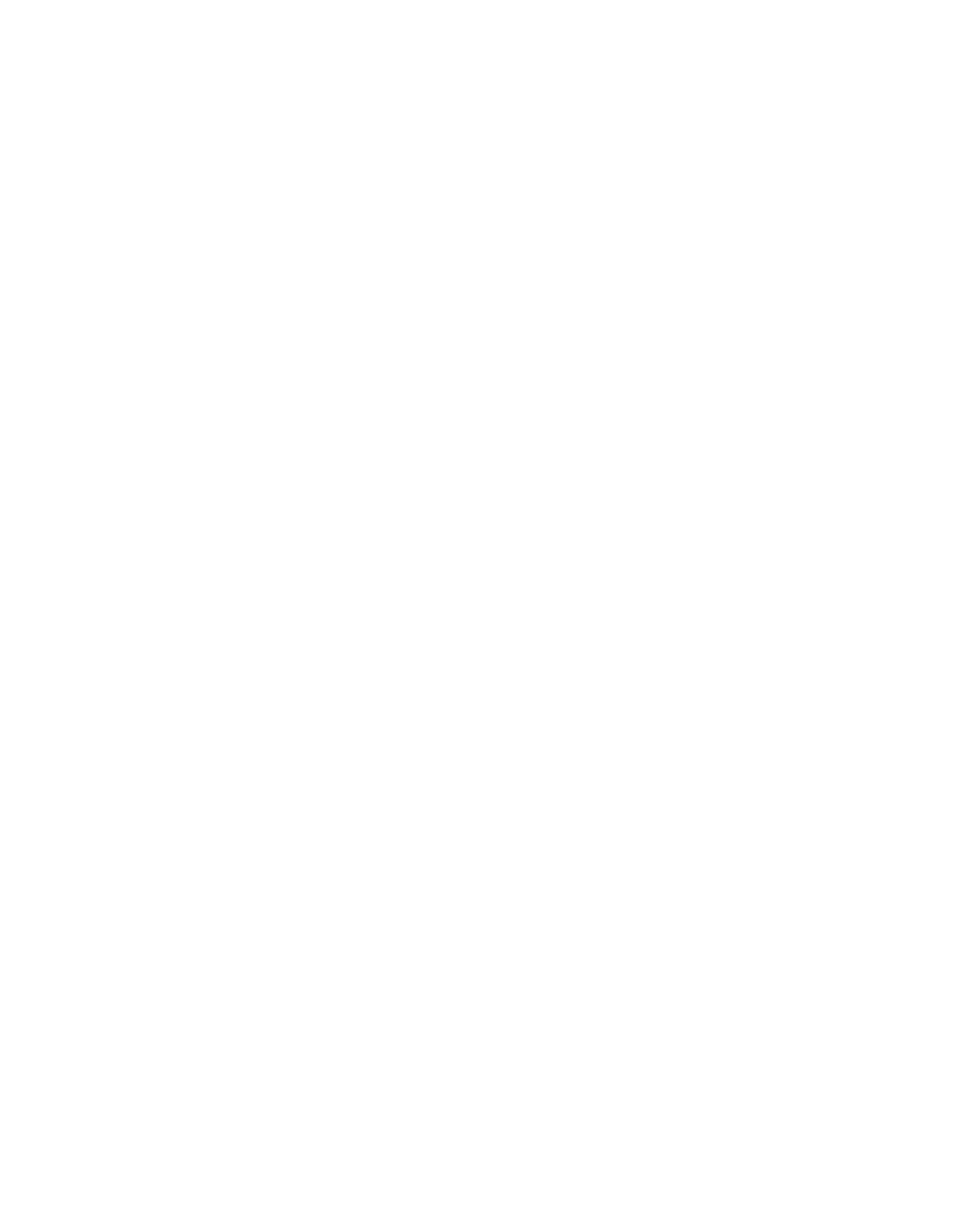## **Council on Environmental Quality (CEQ) Provisions Covering Incomplete or Unavailable Information (40 CFR 1502.22)**

## **Sec. 1502.22 INCOMPETE OR UNAVAILABLE INFORMATION**

When an agency is evaluating reasonably foreseeable significant adverse effects on the human environment in an environmental impact statement and there is incomplete or unavailable information, the agency shall always make clear that such information is lacking.

- (a) If the incomplete information relevant to reasonably foreseeable significant adverse impacts is essential to a reasoned choice among alternatives and the overall costs of obtaining it are not exorbitant, the agency shall include the information in the environmental impact statement.
- (b) If the information relevant to reasonably foreseeable significant adverse impacts cannot be obtained because the overall costs of obtaining it are exorbitant or the means to obtain it are not known, the agency shall include within the environmental impact statement:
	- 1. a statement that such information is incomplete or unavailable;
	- to evaluating reasonably foreseeable significant adverse impacts on the 2. a statement of the relevance of the incomplete or unavailable information human environment;
	- 3. a summary of existing credible scientific evidence which is relevant to evaluating the reasonably foreseeable significant adverse impacts on the human environment; and
	- 4. the agency's evaluation of such impacts based upon theoretical approaches or research methods generally accepted in the scientific community. For the purposes of this section, "reasonably foreseeable" includes impacts that have catastrophic consequences, even if their probability of occurrence is low, provided that the analysis of the impacts is supported by credible scientific evidence, is not based on pure conjecture, and is within the rule of reason.
- (c) The amended regulation will be applicable to all environmental impact statements progress, agencies may choose to comply with the requirements of either the for which a Notice to Intent (40 CFR 1508.22) is published in the Federal Register on or after May 27, 1986. For environmental impact statements in original or amended regulation.

## **INCOMPLETE OR UNAVAILABLE INFORMATION FOR PROJECT-SPECIFIC MSAT HEALTH IMPACTS ANALYSIS**

 In FHWA's view, information is incomplete or unavailable to credibly predict the project-specific health impacts due to changes in mobile source air toxic (MSAT) emissions associated with a proposed set of highway alternatives. The outcome of such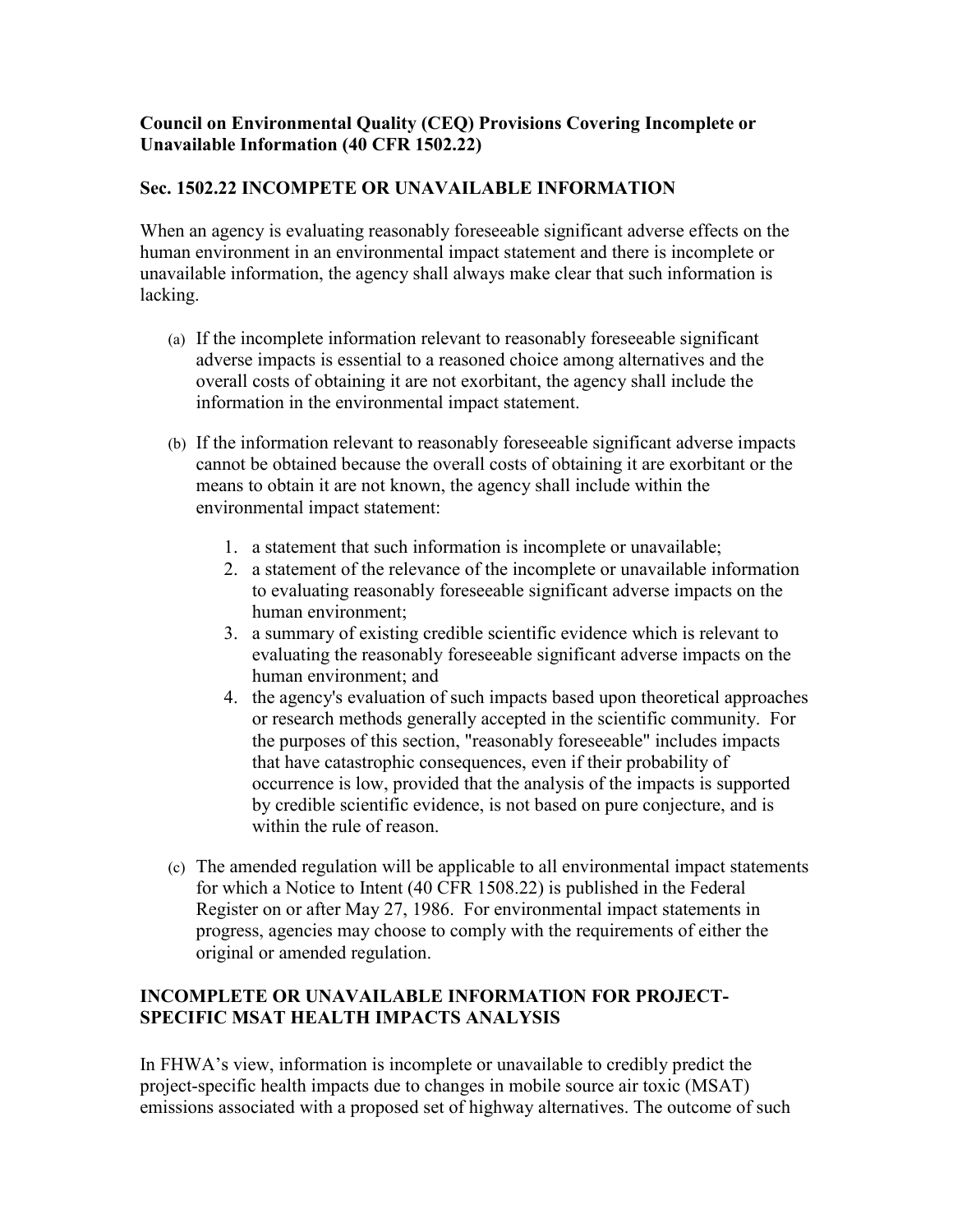into the process through assumption and speculation rather than any genuine insight into an assessment, adverse or not, would be influenced more by the uncertainty introduced the actual health impacts directly attributable to MSAT exposure associated with a proposed action.

 statutory obligations with respect to hazardous air pollutants and MSAT. The EPA is in The Environmental Protection Agency (EPA) is responsible for protecting the public health and welfare from any known or anticipated effect of an air pollutant. They are the lead authority for administering the Clean Air Act and its amendments and have specific the continual process of assessing human health effects, exposures, and risks posed by air pollutants. They maintain the Integrated Risk Information System (IRIS), which is "a compilation of electronic reports on specific substances found in the environment and their potential to cause human health effects" (EPA, [https://www.epa.gov/iris/\)](https://www.epa.gov/iris/). Each report contains assessments of non-cancerous and cancerous effects for individual compounds and quantitative estimates of risk levels from lifetime oral and inhalation exposures with uncertainty spanning perhaps an order of magnitude.

 effects of MSAT, including the Health Effects Institute (HEI). A number of HEI studies asthma. Less obvious is the adverse human health effects of MSAT compounds at current Other organizations are also active in the research and analyses of the human health are summarized in Appendix D of FHWA's Updated Interim Guidance on Mobile Source Air Toxic Analysis in NEPA Documents. Among the adverse health effects linked to MSAT compounds at high exposures are: cancer in humans in occupational settings; cancer in animals; and irritation to the respiratory tract, including the exacerbation of environmental concentrations (HEI Special Report 16,

[https://www.healtheffects.org/publication/mobile-source-air-toxics-critical-review](https://www.healtheffects.org/publication/mobile-source-air-toxics-critical-review-literature-exposure-and-health-effects)[literature-exposure-and-health-effects\)](https://www.healtheffects.org/publication/mobile-source-air-toxics-critical-review-literature-exposure-and-health-effects) or in the future as vehicle emissions substantially decrease.

The methodologies for forecasting health impacts include emissions modeling; dispersion modeling; exposure modeling; and then final determination of health impacts – each step in the process building on the model predictions obtained in the previous step. All are encumbered by technical shortcomings or uncertain science that prevents a more complete differentiation of the MSAT health impacts among a set of project alternatives. These difficulties are magnified for lifetime (i.e., 70 year) assessments, particularly because unsupportable assumptions would have to be made regarding changes in travel patterns and vehicle technology (which affects emissions rates) over that time frame, since such information is unavailable.

 It is particularly difficult to reliably forecast 70-year lifetime MSAT concentrations and exposure near roadways; to determine the portion of time that people are actually exposed at a specific location; and to establish the extent attributable to a proposed action, especially given that some of the information needed is unavailable.

There are considerable uncertainties associated with the existing estimates of toxicity of the various MSAT, because of factors such as low-dose extrapolation and translation of